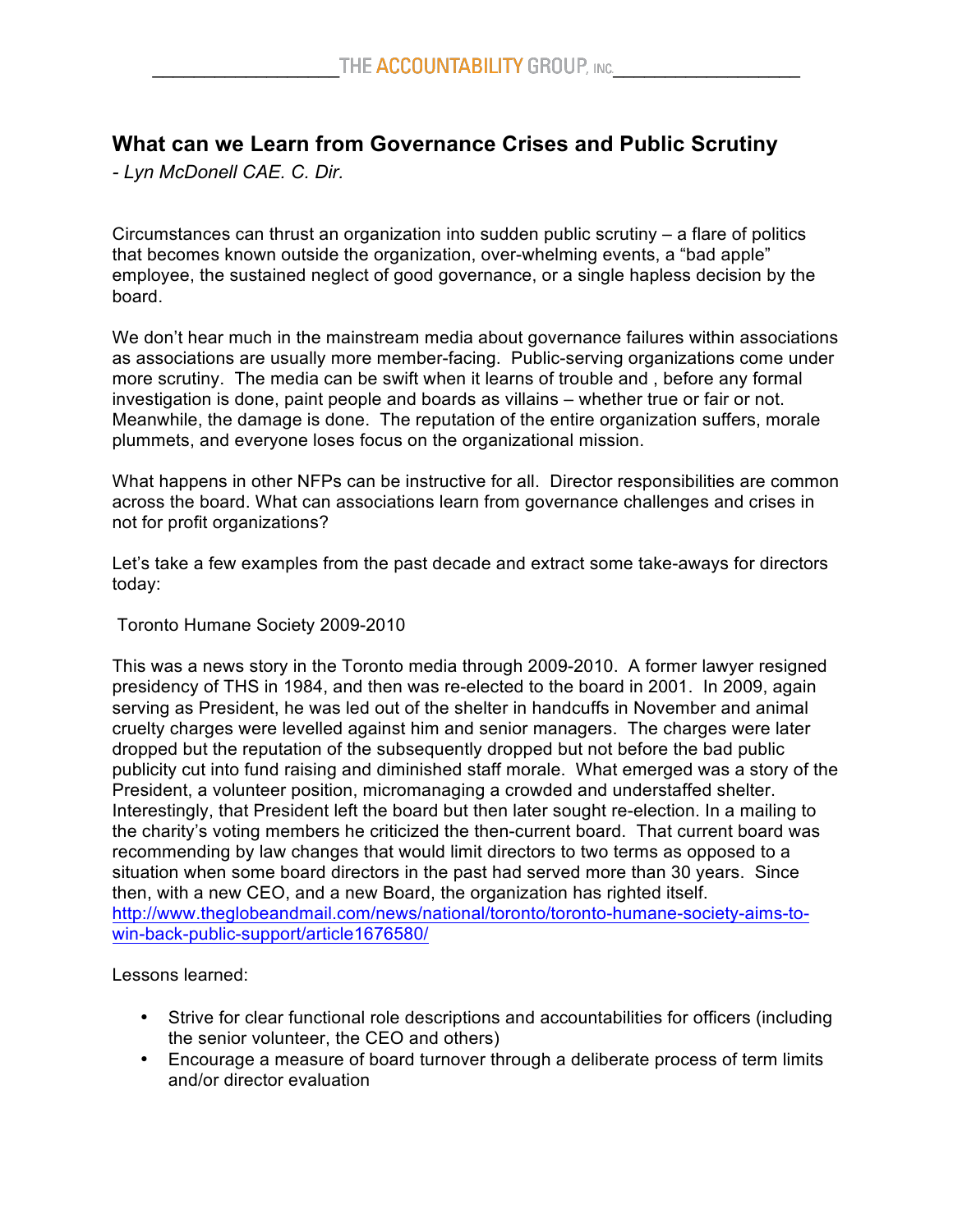• If you are the new leadership on a board, make decisive moves to send a message that things have changed

Lessons learned:

- Optics are important in conflict. Ensure the board demonstrates not only its accountability for such keystone relationships but symbolic demonstration of it through partnering with the CEO in meetings.
- Be clear on delegation to the CEO and agree on key messages

## Halifax School Board 2006

In 2004, Halifax Regional School Board members were elected. By 2006, they had a reputation for being dysfunctional. One member had cited violation of his rights when he didn't want to accept a newly assigned seat at the table. Members would walk out of meetings in consternation. One trustee sold products to a school where her husband was principal. A board retreat was planned to settle the conflict although not all planned to attend. Instead, Nova Scotia's then Minister of Education dismissed all 13 directors. Her reasons were that they had failed to comply with their code of ethics. The Daily News on Wednesday, December 20, 2006 printed in mammoth font "you're fired" ringed by the faces of all 13 board members.

http://www.cbc.ca/news/canada/nova-scotia/story/2006/12/19/hrsb-casey.html

Lessons learned:

- Establish board teamwork and a respectful tone to allow board members to disagree without rancour.
- Ensure strong conflict of interest guidelines are in place with an orientation to them and enforce these strictly.

## MADD Canada 2007

In 2007, Mothers Against Drunk Driving Canada were fighting for their reputation after investigation revealed that 81% of its money was spent on fundraising and administration. The national charity had used paid telemarketers, door knockers and direct mail companies to raise funds. While that was not unusual, a seemingly large portion of those expenses were being treated as charitable expenses because of the information and education involved in the fund raising methods. The founder of the organization, a volunteer, had been dismissed from the charity's finance and policy committees following a teleconference involving five of the 17 board members. He told the media that he and other veteran volunteers were raising questions regarding the fundraising practices and had been critical of the national head office. Despite the good work the organization did and the efforts of many local volunteers, the organization found itself on the front pages of the newspaper in 2006.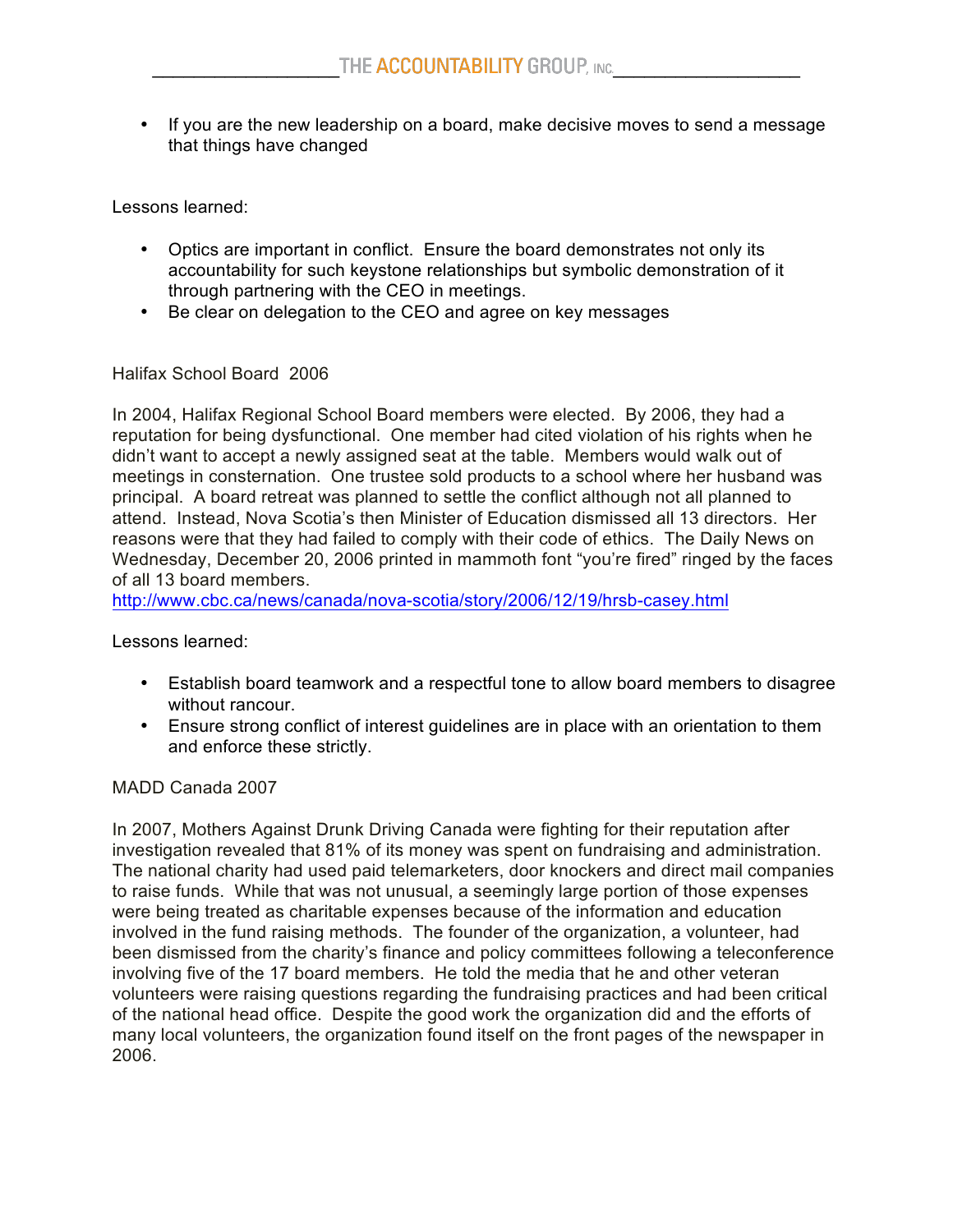Lessons learned:

- Boards should make sure their own accounting policies and practices pass the "sniff test," reflects accepted practices of their sector, and when in doubt seek opinion from regulators.
- Welcome discomfort if it is on the important stuff. Boards can get into "groupthink" and may alienate lone voice critics who ask the tough, but necessary, questions.

Niagara Parks Commission 2009-2010

A governance review in 2009 uncovered problems at the Niagara Parks Commission. The Commission, a provincial agency, is overseen by a governors appointed by government – essentially to act as a board of directors. The audit found ethical breaches, perceived conflicts of interest, questionable practices and an "an old boy's club" culture. The report stated that the commissioners were being treated as if they were royalty. Some were meddling in employee-related matters beyond their mandate as governors. When auditors investigated the commission's procurement and leasing activities, they found gaps in recordkeeping, inconsistent tendering of contracts, and opaque decision-making.

http://protectourparks.wordpress.com/2009/11/30/probes-uncover-ethical-breaches-atniagara-parks-commission-2/

Lessons learned:

- Ensure the proper atmosphere is established at the board table. Directors have a serious job to do and it is not a social club.
- Establish strong and transparent processes regarding procurement on significant contracts.
- Ensure role clarity between employees and the board

"Epi Centre"/ Centre for Health Intelligence (IICHI), Alberta, 2011

Board directors of the not-for-profit International Indigenous Centre for Health Intelligence (IICHI) found themselves again under criticism when they held the annual general meeting in Hawaii in the fall of 2010. Hawaii was where one of its board members lived, and according to the Centre's leadership, Hawaii was the same cost or cheaper than meeting in Canada or somewhere else. The agency, funded by Health Canada, had earlier come under scrutiny because it was using a sole-source contracted company to provide all its staff and services – a company owned by the physician lead for the centre. The centre did not have any direct employees. The physician lead/manager said it was the board that asked him to use his company to provide staffing and other services, as the board did not want to take on that responsibility. It should be noted that several Chiefs had already formally expressed concerns to Health Canada regarding the Centre's governance structure and service delivery.

Lessons learned: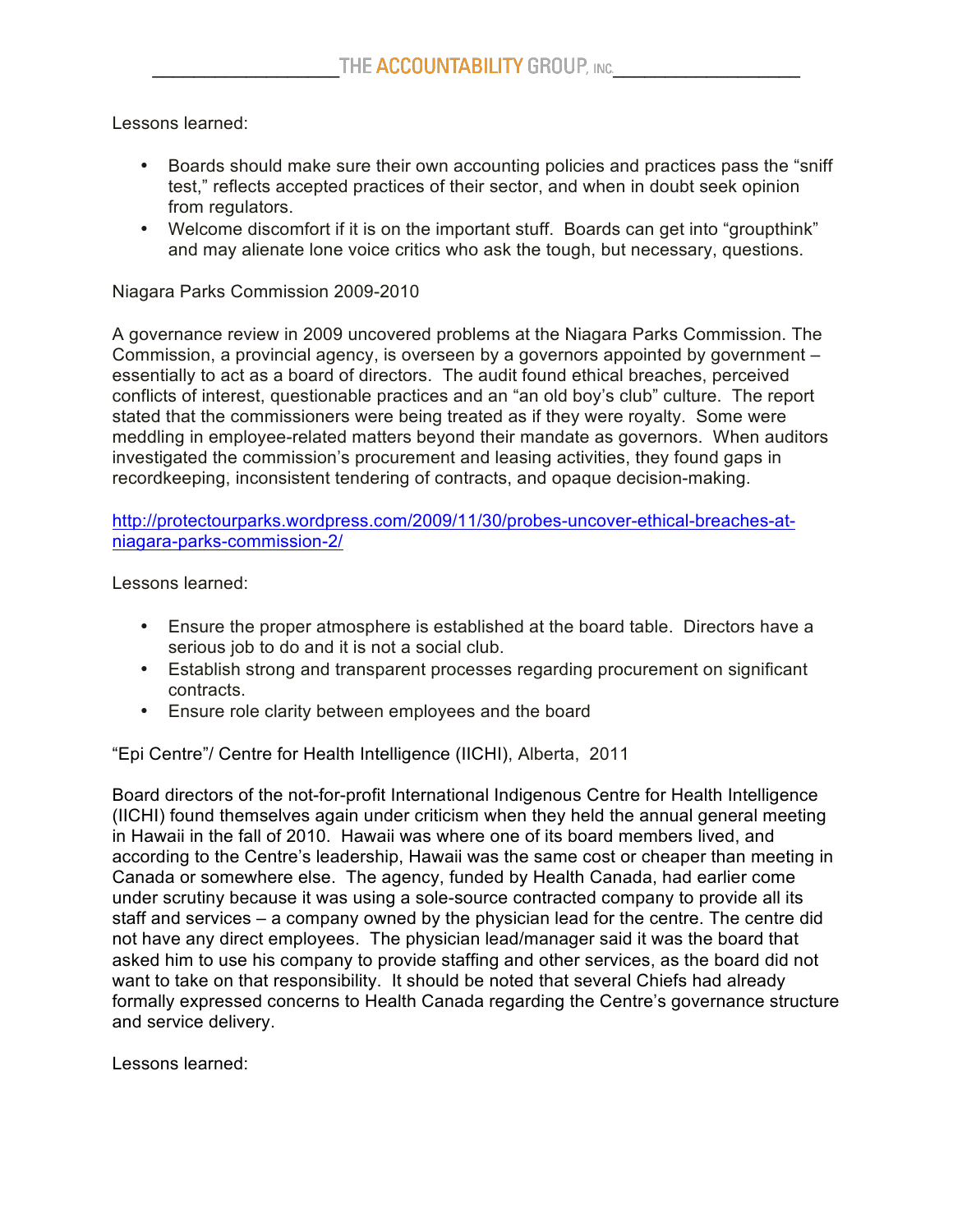- Ensure board orientation instills the highest regard for fiduciary responsibilities and an understanding that the board cannot delegate its ultimate accountability for all activities of an organization.
- Ensure proper tendering of major contracts.
- Listen to stakeholders who may have legitimate concerns for the organization's activity.

http://www.cbc.ca/news/canada/story/2011/03/08/pol-epi-centre.html

Montreal's SPCA/Canadian Society for the Prevention of Cruelty to Animals, 2007

In 2007, the Globe and Mail revealed that some donors across Canada felt misled when they learned that the Canadian Society for Prevention of Cruelty to Animals was operating solely in Quebec and was Montreal's SPCA. While CSPCA is the name under which the organization is incorporated, the French language fund raising did not use that name, and materials in neither language did not explain that CPSCA is not a national organization. According to its internal fund raising documents the Montreal SPCA had raised over the 1.6 million from more than 34,000 donors outside Quebec.

http://www.sspca.ca/News/Articles/070206/document.html

Lessons Learned:

- The board should insist on clear and ethical communications to supporters in order to demonstrate the desired values of organization and organizational integrity.
- What may be legally correct, may be offensive to some stakeholders.

In general, right-minded policy and practice helps avoid public -- or member challenges, and builds trust. Organizations may experience tough scrutiny and accusations of governance failures as a result of confused accountabilities, failures of internal controls, directors not living up to their duty of trust, dominant single "rogue" individuals, incompetence, or decisions on the slippery slopes of greed and hubris. In certain of these situations, board members can risk not only personal monetary liability, but their reputations.

An ounce of prevention is worth a pound of cure, as they say. Here is a list of some of the preventative measures your association can take:

- Adopt the gold standard : embrace the highest bar of good governance.
- Ensure everything you do can face public scrutiny. Promote a culture of doing what is right.
- Manage financial assets carefully.
- Assess prime areas of risk in your association and strengthen the quality of risk mitigation and/or avoidance in these areas.